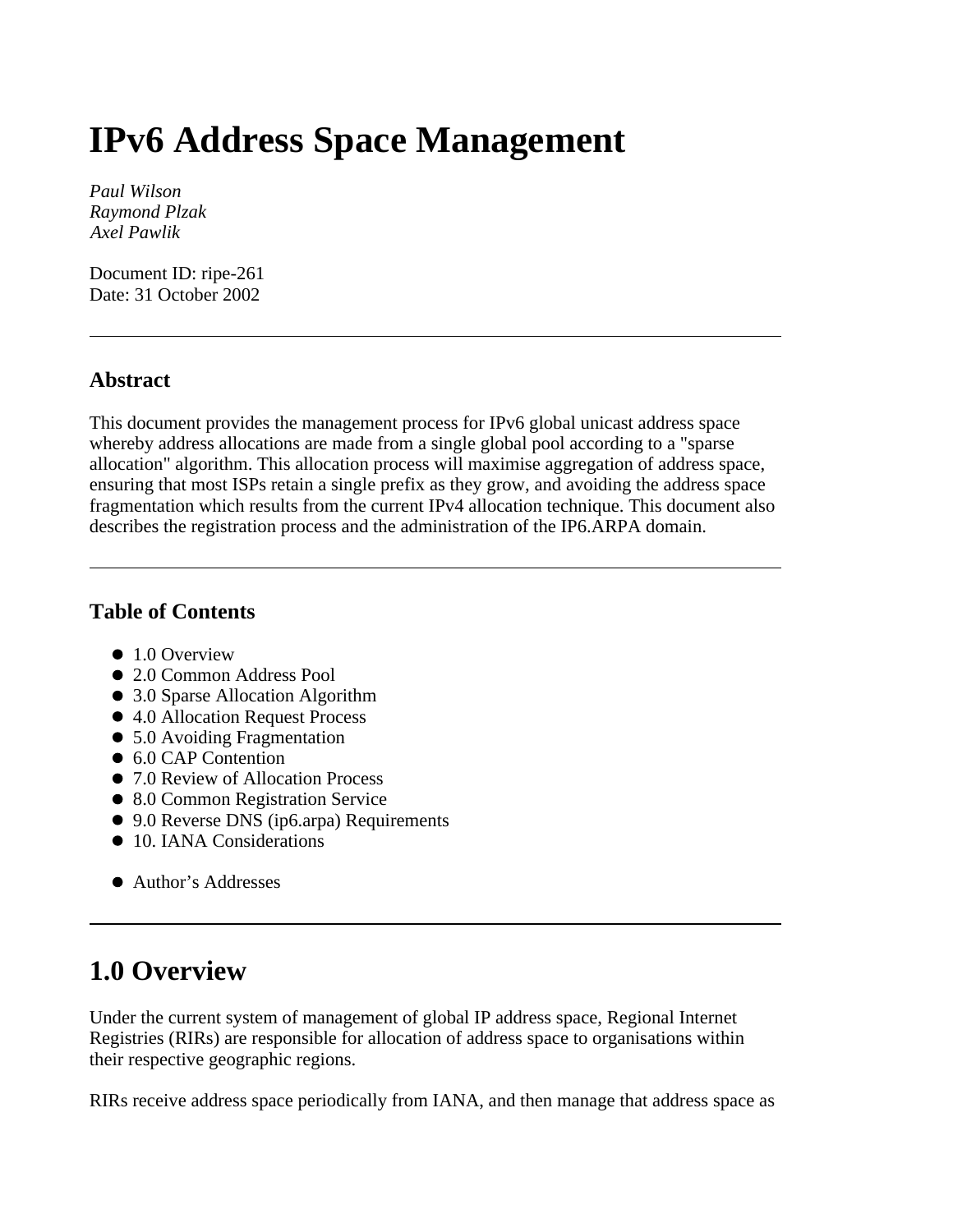a "pool" from which subsequent allocation are made to organisations within their regions. RIRs individually use various allocation techniques within their respective pools of address space (including sparse allocation techniques), in an attempt to ensure that subsequent allocations to ISPs are able to be aggregated.

Under this current system, aggregation of allocated address space is limited by several factors. These factors include the requirement for RIRs to utilise their existing pool of addresses to a level of 80% prior to requesting more address space from IANA, as well as the relatively small size of the address pools held by RIRs at any one time. Over a period of several years, a single large ISP may receive many discontiguous allocations from its RIR.

This document provides a management system for IPv6 which avoids these problems by delegating to the RIRs collectively a single large pool of IPv6 address space which will be managed under a new allocation system. Under this system, an RIR wishing to make an allocation will receive that allocation from the common pool, rather than from a regional pool already held by that RIR. Furthermore, the allocation it receives from that pool will be selected so as to maximise the room for future expansion of the allocation as a single aggregatable block.

### **2.0 Common Address Pool**

For the purposes of this document, the source of address space described above is referred to as the Common Address Pool (or CAP). The CAP will be established by the IANA as a single allocation of address space for management by the RIRs under this proposed framework. See IANA considerations below.

Allocations from the CAP will be selected according to a Sparse Allocation (or "binary-chop") algorithm, designed to maximise aggregation of address blocks allocated. This algorithm is described in the next section.

The administration of the CAP will be conducted jointly by the RIRs, through a "registration service" which is described below. For the purposes of this document, the term CRS is used to refer to the Common (Address Pool) Registration Service.

## **3.0 Sparse Allocation Algorithm**

An allocation of IPv6 address space is defined uniquely by a start address (expressed as an IPv6 address) and an address block prefix (expressed as the integer number of bits in the network mask, between 0 and 64). Examples are:

> $2000::/3$ 2001::/16 2002:200::/23 2002:298::/35

Under the sparse allocation system, the start addresses for successive allocations are generated according to a simple algorithm, as illustrated below.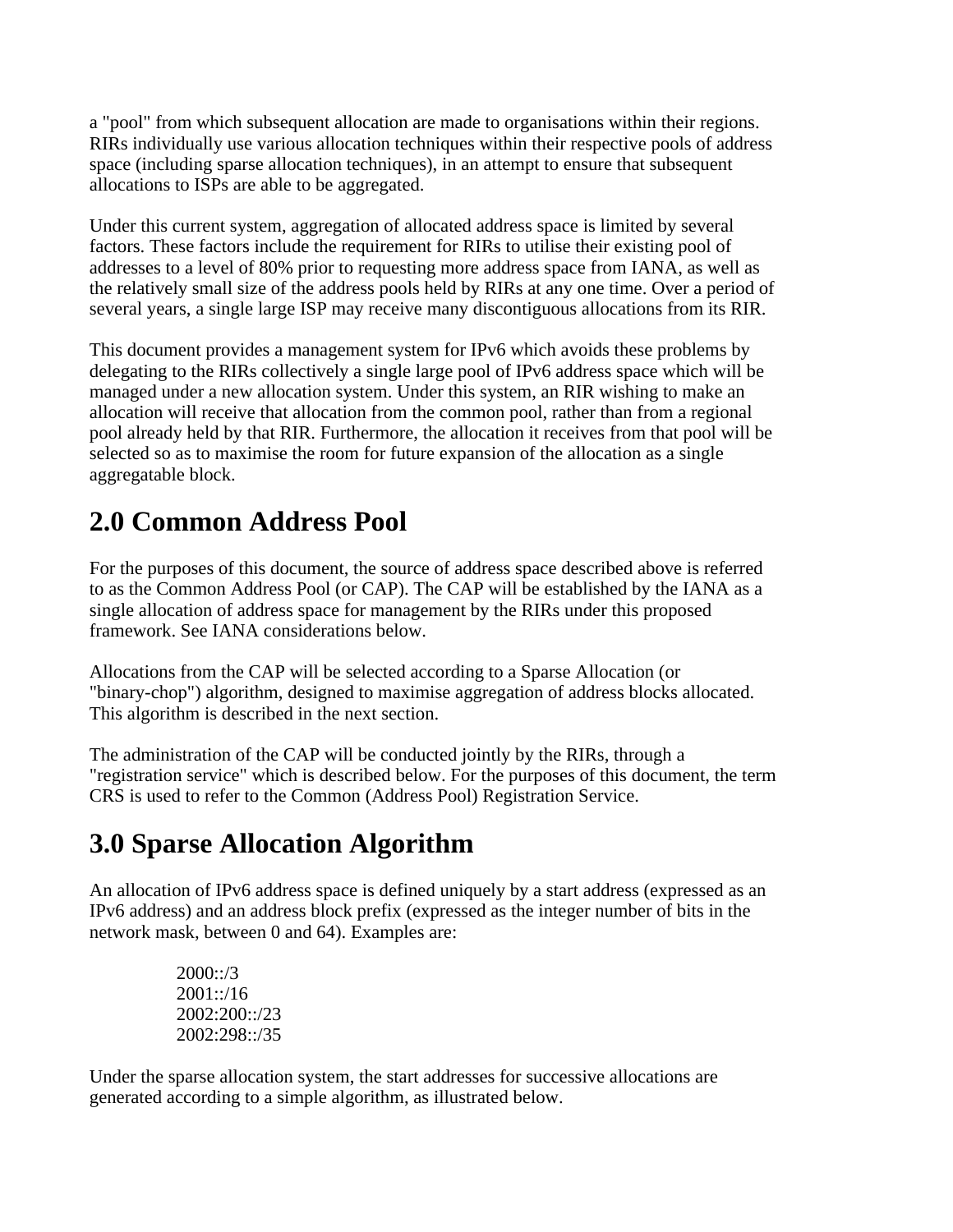|                | Sea# | Address | Decimal |  |  |  |
|----------------|------|---------|---------|--|--|--|
|                | 1    | 000000  | 00      |  |  |  |
| 2              |      | 100000  | 32      |  |  |  |
|                | 3    | 010000  | 16      |  |  |  |
| $\overline{4}$ |      | 110000  | 38      |  |  |  |
|                | 5    | 001000  | 08      |  |  |  |
|                | 6    | 101000  | 40      |  |  |  |
|                | 7    | 011000  | 24      |  |  |  |
|                | 8    | 111000  | 56      |  |  |  |
|                | 9    | 000100  | 04      |  |  |  |
| 10             |      | 100100  | 36      |  |  |  |
| 11             |      | 010100  | 20      |  |  |  |
| 12             |      | 110100  | 52      |  |  |  |
| 13             |      | 001100  | 12      |  |  |  |
| 14             |      | 101100  | 44      |  |  |  |
| 15             |      | 011100  | 28      |  |  |  |
| 16             |      | 111100  | 60      |  |  |  |

For example, within a 6-bit address space, the first 16 start addresses would be as follows.

The following illustration shows this 6-bit address space (comprising 64 locations), and the location of the first 16 allocations to be made (according to their sequence number), according to the above list.

|  | 13 11 15 10 14 12 16 |  |  |  |  |  |  |
|--|----------------------|--|--|--|--|--|--|

The effect of the sparse allocation algorithm is to successively subdivide each remaining block of free address space into 2 equal parts, the first being left to accommodate growth of an existing allocation, and the second being made as a new allocation.

In the first instance (perhaps for the first 1000-2000 allocations, or as otherwise agreed), successive blocks can be selected according to a predefined list as described above. Subsequently however, it will be desirable to select blocks of free space for subdivision according to their size and the rate of growth demonstrated by the immediately preceding allocation. See "Avoiding Fragmentation" below.

#### **4.0 Allocation Request Process**

When a new address block is required by an RIR, a request will be sent to the CRS for a block of the required size. The CRS will apply the sparse allocation algorithm (as described above) to determine the start address of the next free block of address space which at of at least the size required by the RIR. This block will be registered by the CRS in an internal database, and then returned to the requesting RIR.

When a subsequent allocation is required by an RIR (that is, in order to expand an address block already allocated by that RIR), a request must be sent to the CRS for the expansion of an existing allocation to the required size. The CRS will then examine the current state of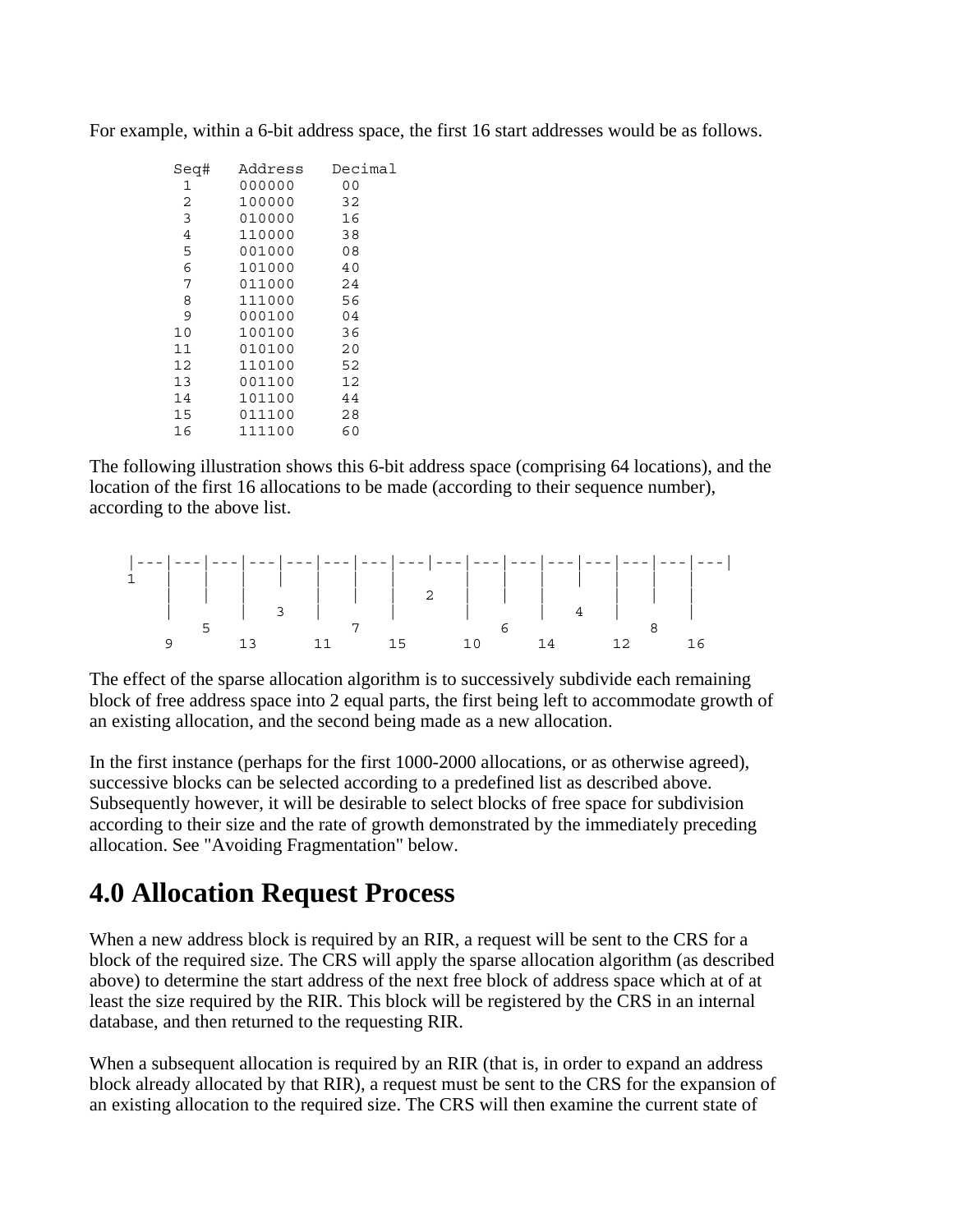the Common Address Pool to ensure that the required additional space is available, and return a confirmation of the allocation (and updating internal records as above).

#### **5.0 Avoiding Fragmentation**

Under the sparse allocation system described here, the "distance" between neighbouring allocations is initially very large, so it is not expected that any fragmentation of address space will occur for some time.

However, depending on the rate of allocation, and the rate of growth of individual allocations, the avoidance of fragmentation will need to be addressed eventually. A technique is proposed here which avoids fragmentation of address blocks which exhibit rapid growth.

Before allocating a start address for any new allocation, the CAP should be examined to determine whether the immediately preceding allocation is likely to exhaust its available address space in the foreseeable future. If that preceding allocation has grown to occupy more than an agreed percentage of the address space potentially available to it, the selected start address should not be allocated.

In the case below, an existing allocation A has grown to occupy 25% of the space potentially available to it. In this case, the candidate address B would not be allocated, and another address would be selected instead.

 A----------- space available to A ----------> ---|xxxxxxxxxx-----------|---------------------|-------  $\lambda$ B-- new allocation --->

The question of which alternative address should be selected in this case could be addressed in a variety of ways, but these are not examined in this document.

#### **6.0 CAP Contention**

Since the CAP will be accessed by multiple RIRs, a mechanism will be required to manage possible contention by simultaneous requests. This mechanism is beyond the scope of this document.

It is also recognised that a central administrative agency, even a very lightweight one, may for various reasons be unavailable or unreachable for a period of time exceeding the required response time on allocation requests. For this reason it will be necessary for the CRS to make provisional allocations to RIRs of multiple address blocks, so that each RIR always has a "reserve" to be used in the exceptional case that the CRS is unavailable. To avoid duplicate allocations, this "reserve" for each RIR would be updated by the CRS with every allocation made to that RIR.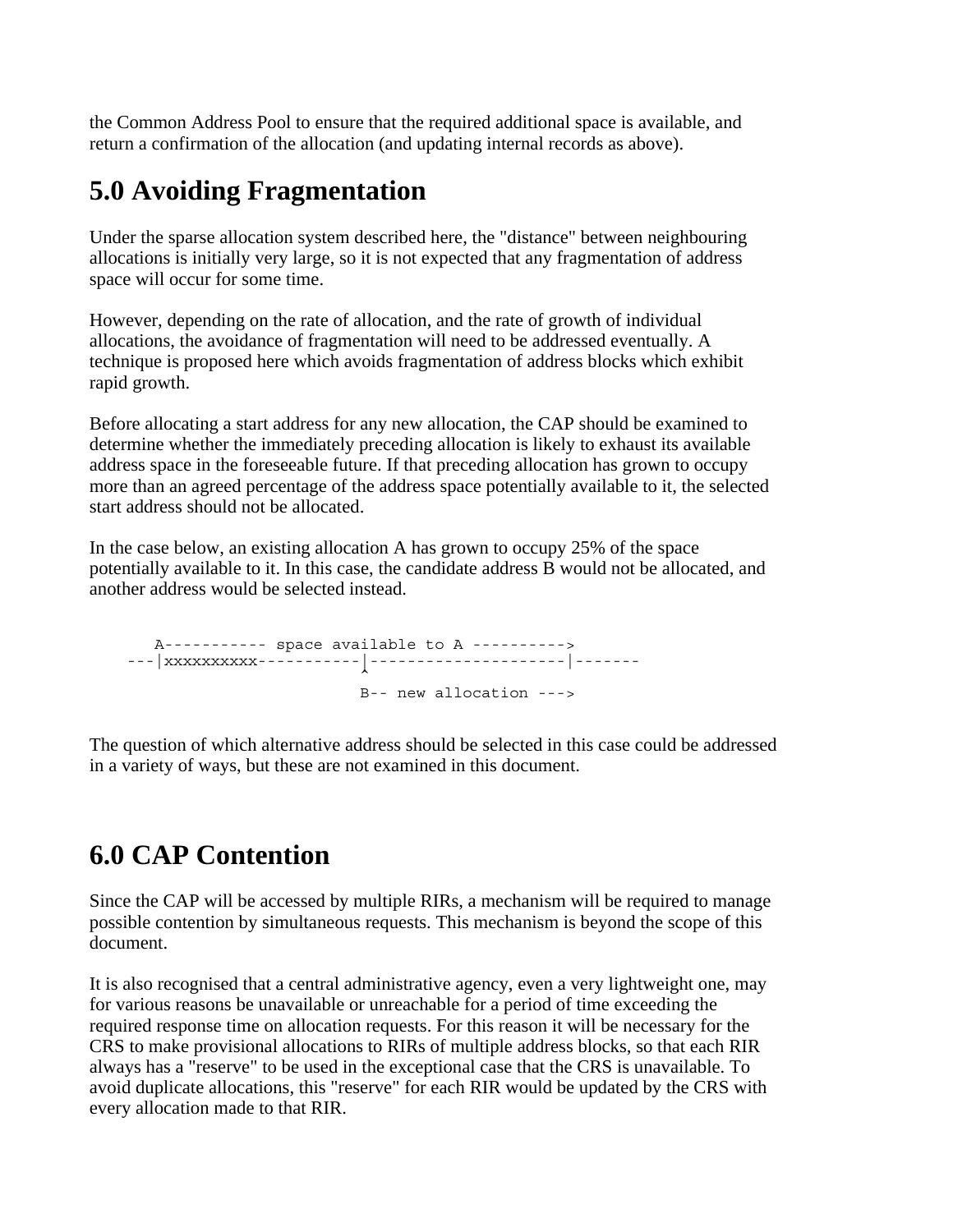### **7.0 Review of Allocation Process**

The initial set of allocations made under this policy should be limited, on the basis that allocation system is reviewed before the limit is reached, and adjusted in light of experience. Such a review would take place within the communities of the RIRs, through the regional Open Policy Meeting processes.

The initial set of allocations will have 2048 entries, with a review to be commenced immediately after the 1024th allocation is made from that set.

#### **8.0 Common Registration Service**

A registration service entity will be formed to act as the custodian for the global space. The operation of this entity will rotate amongst the RIRs and will be the Secretariat for the entity. Each RIR will operate a database server, the server that is located at the Secretariat will be the master, the servers at the other RIR locations will be mirrors of the master. This data base will NOT be a whois data base. It will contain only the information necessary to identify the RIR that made the allocation and the information necessary to generate the reverse delegation DNS zone file. All information required for the RIR to manage the address space and to provide whois information will be resident at the respective RIRs and subject to their specific processes and procedures. Allocations will be made from the master server by each RIR using AAA. The mirror data base servers at the other RIR locations server provide robustness to the system by being redundant to the master.

## **9.0 Reverse DNS (ip6.arpa) Requirements**

#### **Administration**

The ip6.arpa domain and any third level domains will be administered by the registration service entity. Technical administration will be performed by the RIR that is the Secretariat. Each RIR will operate a DNS server, the server that is located at the Secretariat will be the silent master for these domains, the servers at the other RIR locations will be mirrors of the master. The zone files will be created from the master registration data base server that is located at the secretariat location. Each RIR will operate a suite of servers that will be the secondary servers for these domains. The SOA records for these domains will be transparent.

#### **Delegation**

All delegations will be made on a nibble boundary regardless of allocation boundary. Thus a /32 allocation could also have a corresponding delegation, whereas a /35 would have two (2) /36 delegations.

The initial delegation will consist of the two  $(2)$  /4 prefixes that comprise the unicast address space. Allocations made by the RIRs will be delegated from the appropriate /4